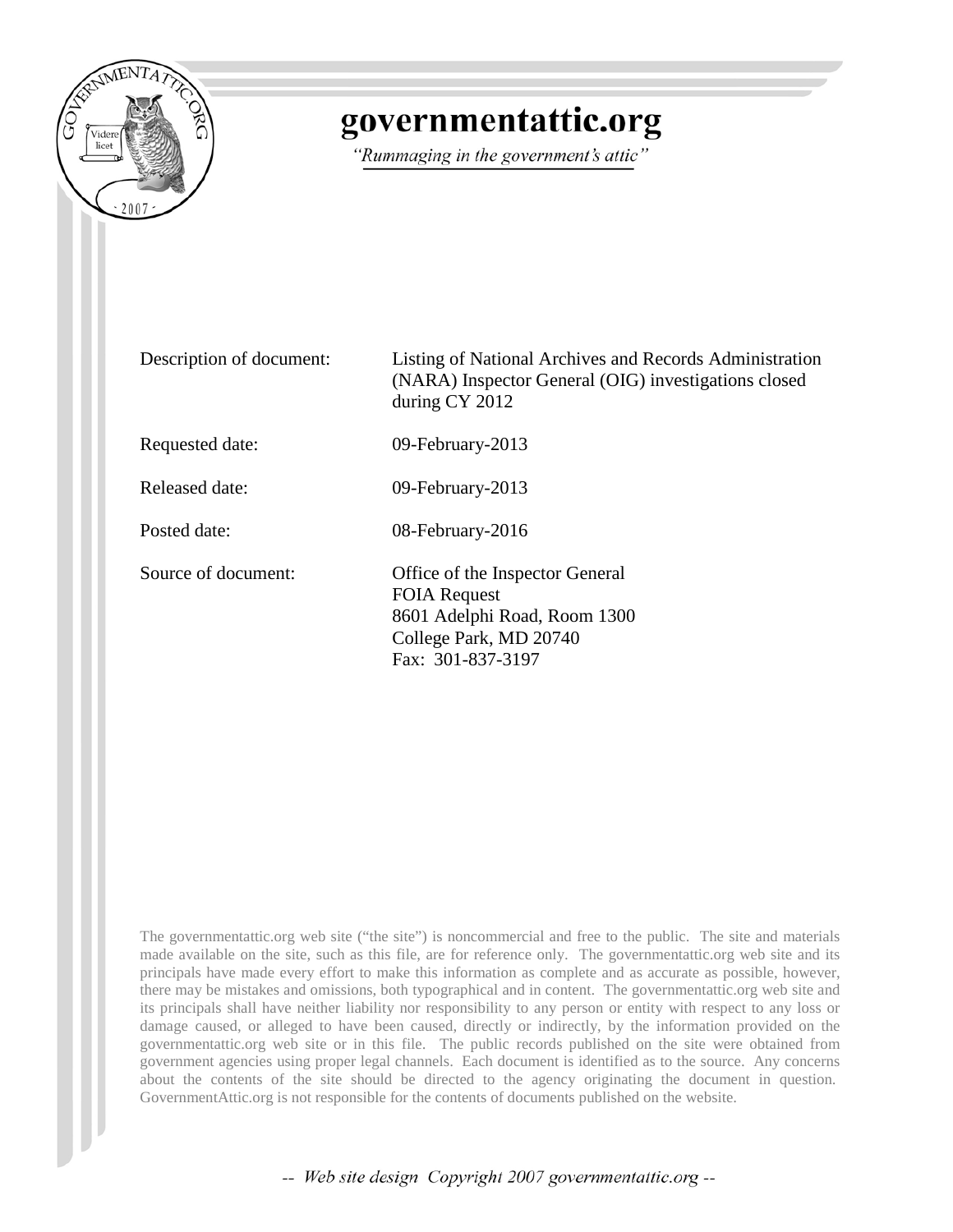

# OFFICE *of*  INSPECTOR GENERAL

February 28, 2013

Via email

Re: Request for OIG Investigations Information (NARA OIG FOIA 13-05)

This letter is in response to your letter, dated February 9, 2013 requesting "a printout/list/digital file of the OIG investigations closed during calendar year 2012." While the OIG does not regularly keep or produce such a record, I was able to generate one and interpreted this as a FOIA request for information about investigations in a "closed final" status. The list generated is attached. Please note I was not able to get the file to format so that all of the columns would appear on one page. The information on "Status" and "Status Date" on the twelfth page corresponds to the investigations on the first page. All of the following pages correspond accordingly. Furthermore, the "Summary" field is most akin to a case initiation summary of what the initial allegations were, and is not a statement of fact about anything which was substantiated or unsubstantiated.

I am releasing the attached documents from the OIG files with information redacted mainly under FOIA Exemptions  $b(6)$  and  $b(7)(C)$  due to the privacy interests of the parties involved. Redactions pursuant to Exemptions  $b(6)$  and  $b(7)(C)$  included information that constituted a clearly unwarranted invasion of personal privacy and/or records compiled for law enforcement purposes that could reasonably be expected to constitute an unwarranted invasion of personal privacy. Please note all redactions on the disclosed pages were done by replacing information with a black line. While these investigations are closed final for NARA OIG purposes, some of them represent joint investigations with other law enforcement entities, in those cases redactions were also done as they may continue to be ongoing investigations with that entity. In the interests of getting available information to you as fast as possible, I am disclosing this document immediately. If you wish for a redaction by redaction breakdown of exemptions, please contact me.

NATIONAL ARCHIVES *and*  RECORDS ADMINISTRATION 8601 ADELPHI ROAD. ROOM 1300

COLLEGE PARK, MD 20740-6001 *www.archives.gov*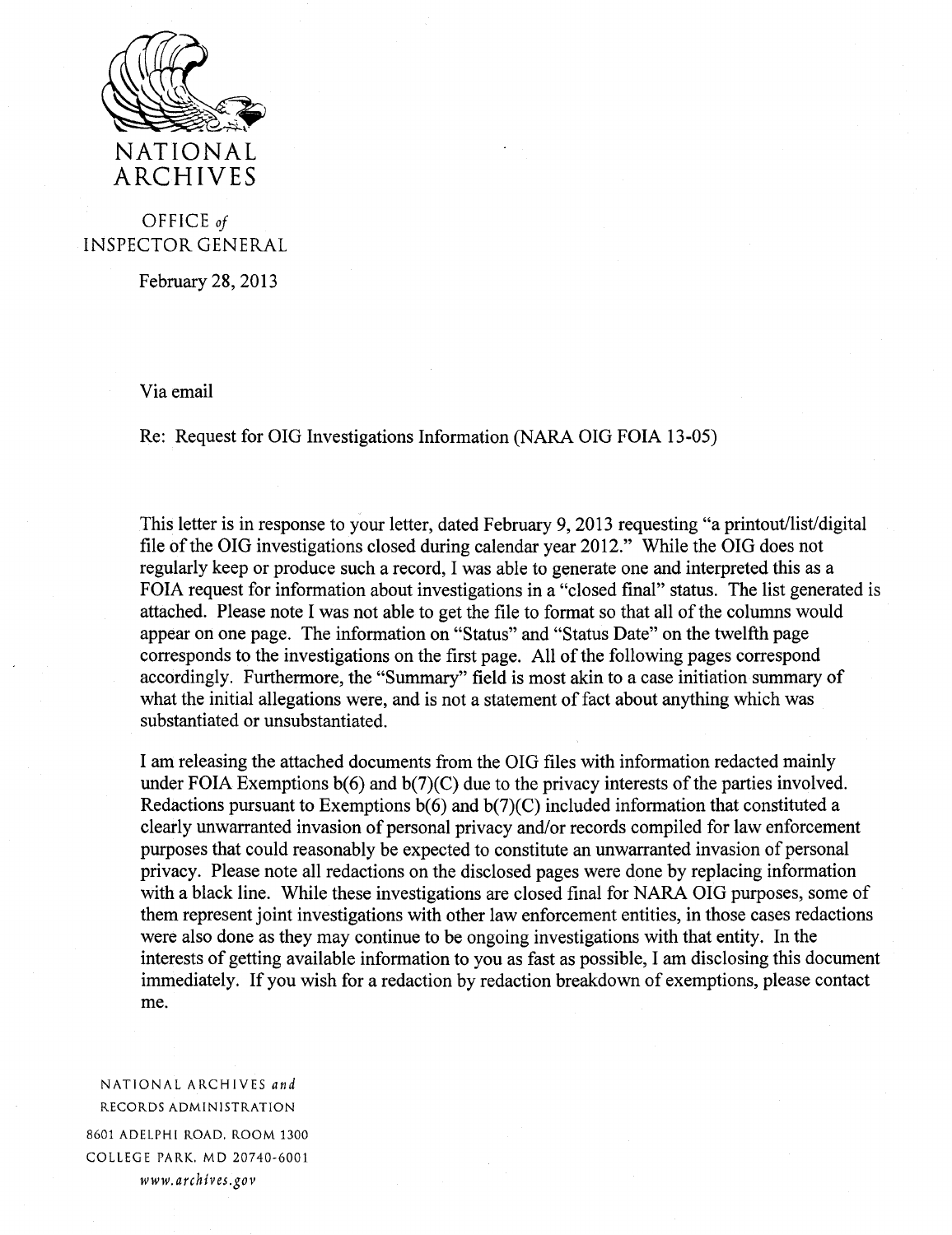In accordance with Department of Justice guidance, I would also like to notify you that FOIA excludes certain records from the requirements of the FOIA and this response addresses only those records that are subject to the FOIA.

You have the right to administratively appeal this determination by writing to the Archivist of the United States, National Archives and Records Administration, 8601 Adelphi Road, College Park, MD, 20740, within 35 calendar days of the date of this letter. If you choose to appeal, your appeal letter and its envelope should be clearly marked "Freedom of Information Act Appeal," and you should explain why you believe NARA should release the withheld information.

If you have any questions, you may contact me at 301-837-1966 or john.simms@nara.gov. Thank you for contacting the NARA OIG.

Sincerely,

 $\frac{1}{\sqrt{2}}$ 

John Simms Counsel to the Inspector General National Archives & Records Administration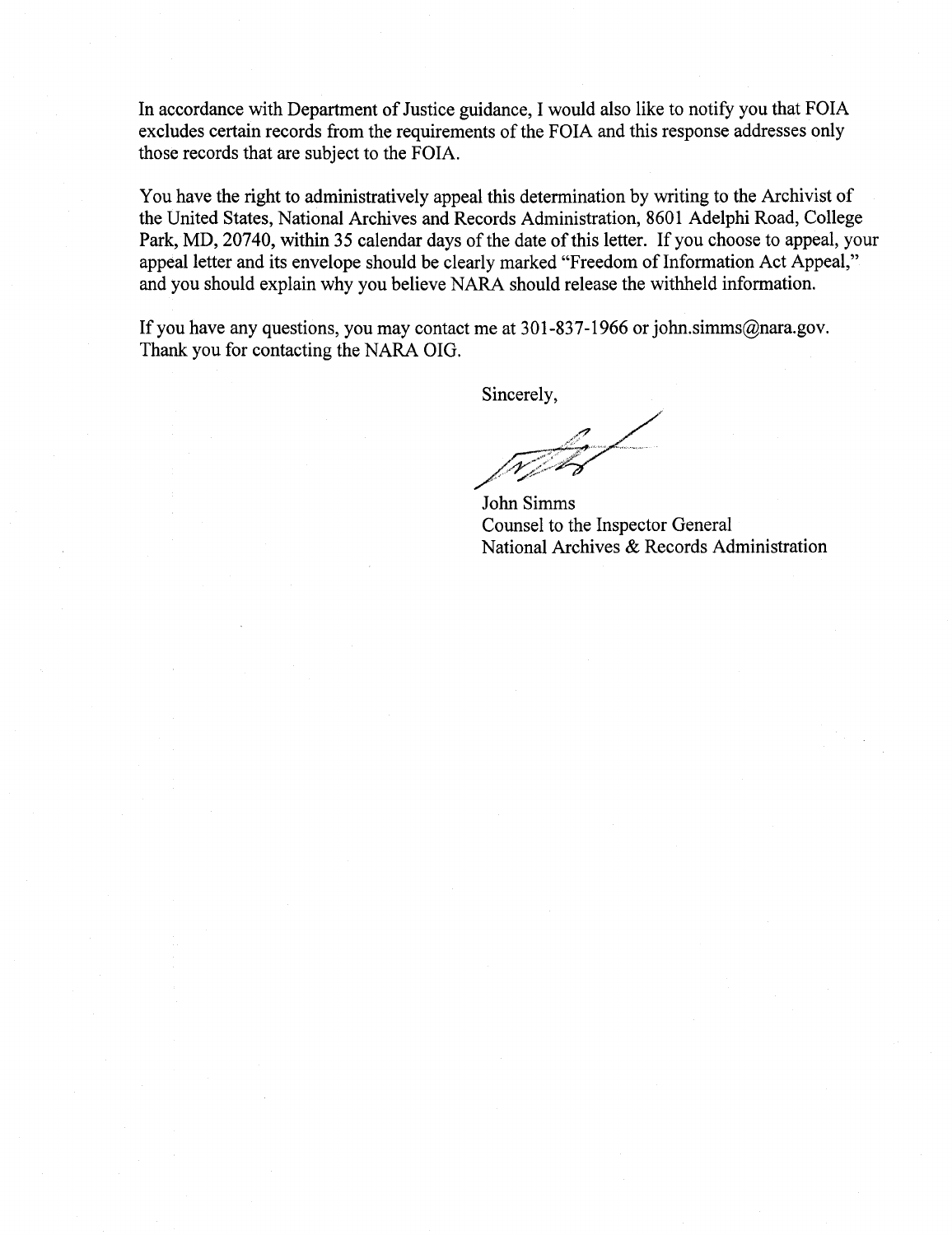# Investigations Closed Final

27FEB2013 Start Range: 01JAN2012 End Range: 31DEC2012

| <b>Number</b>   | Title             | <b>Summary</b>                                                                                                                                                                                                                                                    | <b>Date Initiated</b> |
|-----------------|-------------------|-------------------------------------------------------------------------------------------------------------------------------------------------------------------------------------------------------------------------------------------------------------------|-----------------------|
| 11-0003-1       | <b>Child Porn</b> | A review of NARA's network revealed multiple<br>peer-to-peer potential child porn transactions<br>between external users and NARA users.<br>Additionally, multiple IP adresses withing<br>NARA were discovered to have been<br>accessing potential child porn web | 06Oct2010             |
| $12 - 0001 - 1$ | Assistance to     | addresses.<br>requested<br>assistance to investigate allegations that an<br>is using<br>computers to download and/or distribute child<br>pornography.                                                                                                             | 04Oct2011             |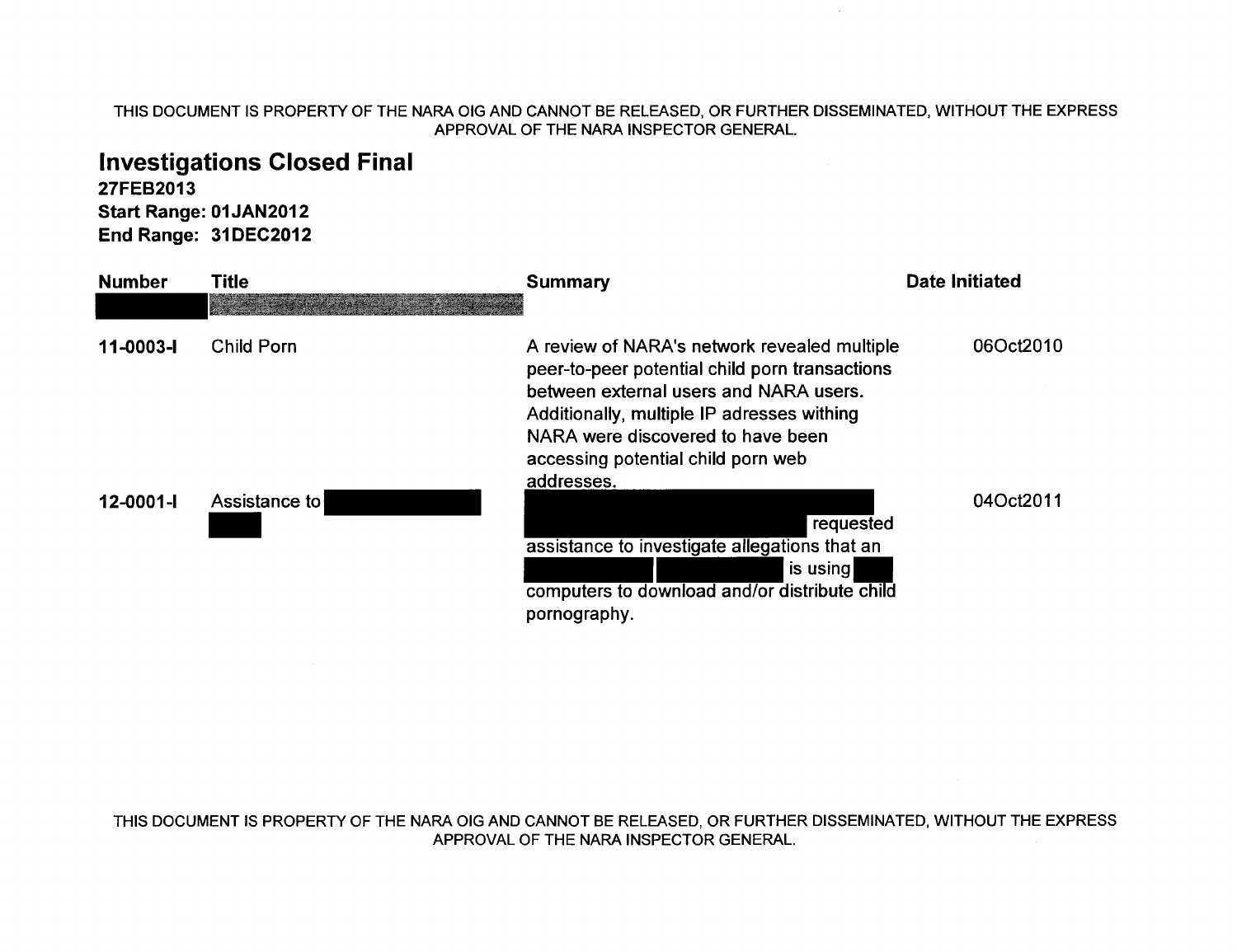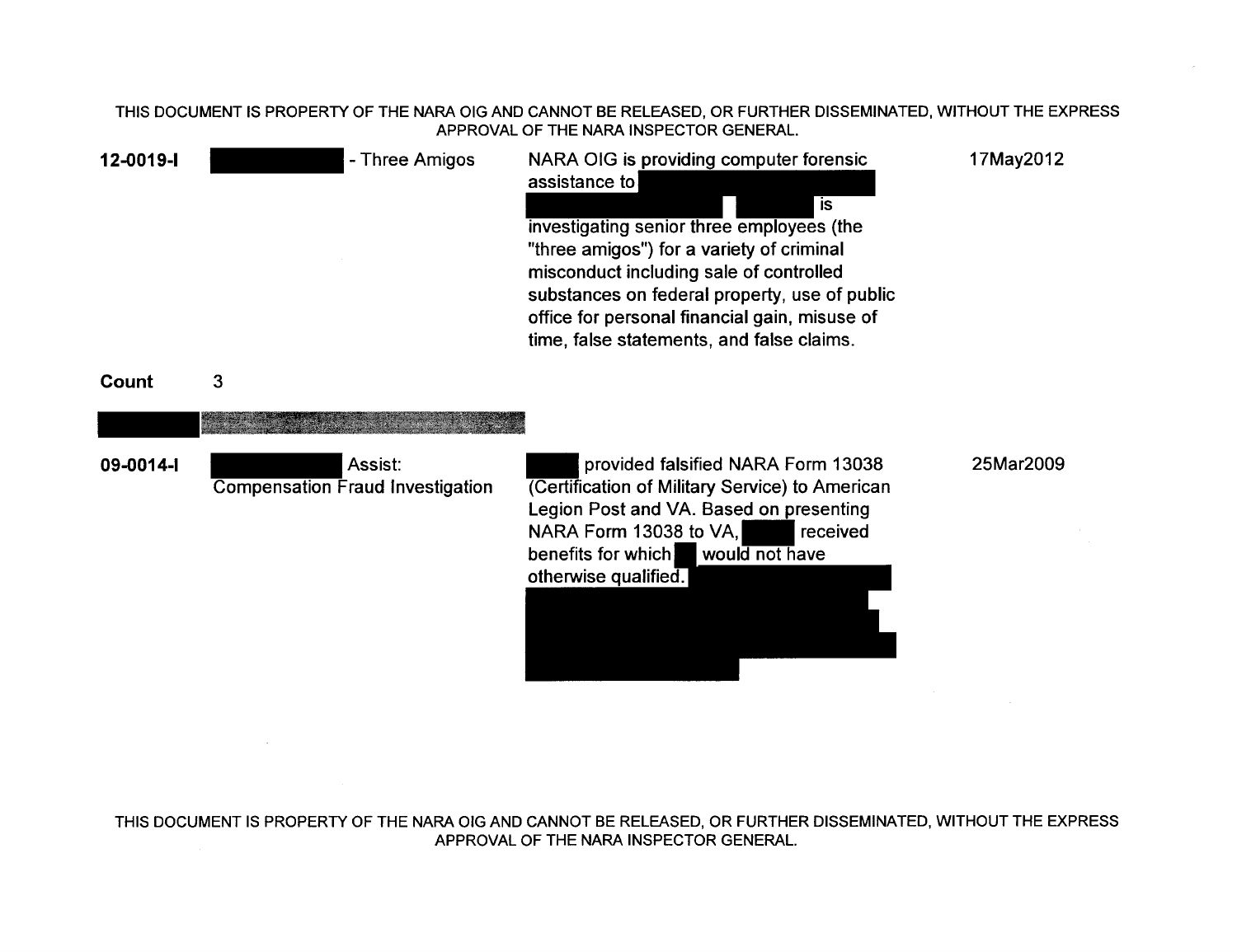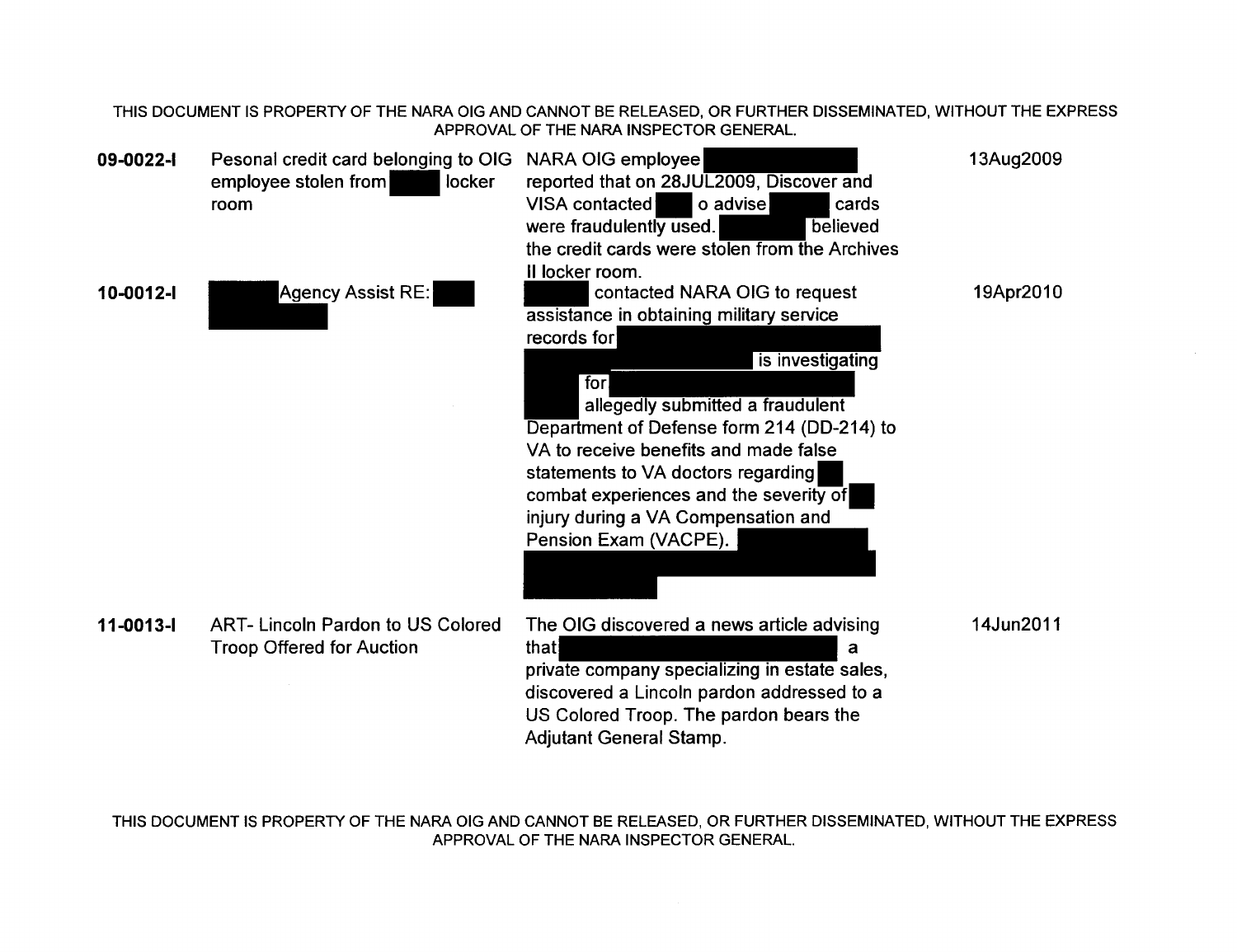|                          |                                                                    | THIS DOCUMENT IS PROPERTY OF THE NARA OIG AND CANNOT BE RELEASED, OR FURTHER DISSEMINATED, WITHOUT THE EXPRESS<br>APPROVAL OF THE NARA INSPECTOR GENERAL.                                                                                                                                                                                                          |           |
|--------------------------|--------------------------------------------------------------------|--------------------------------------------------------------------------------------------------------------------------------------------------------------------------------------------------------------------------------------------------------------------------------------------------------------------------------------------------------------------|-----------|
| 12-0004-1                | ART - Loss of IRS Records, San<br><b>Bruno FRC/ Kingsridge FRC</b> | Kingsridge FRC notified OIG, HPT, and NGC<br>that upon inspection of a moving truck arrived<br>from San Bruno, it appeared that IRS<br>documents fell out while truck was enroute.                                                                                                                                                                                 | 03Nov2011 |
| 12-0009-I                | <b>ART-Einsatzgruppen Interrogation</b><br><b>Records</b>          | contacted Paul Brachfeld about a collection<br>of Nuremberg interrogation records that was<br>brought to the attention of NARA (NGC) in<br>September 2009. The records are in private<br>possession and the owner had attempted to<br>sell them to the Holocaust Museum. It is<br>believed that the records may be federal and<br>should be among NARA's holdings. | 05Jan2012 |
| $12 - 0011 - 1$<br>Count | Time and Attendance Fraud: Central<br><b>Plains Region</b><br>7    | Anonymous complaint alleges<br>employees at Central Plains<br>Region (Kansas City office) are committing<br>time and attendance fraud. Employee one<br>submits claims for compensatory time (comp<br>time) they do not work; employee number two<br>is allegedly AWOL for large portions of the<br>work day.                                                       | 09Feb2012 |
|                          |                                                                    |                                                                                                                                                                                                                                                                                                                                                                    |           |

**Constitution of the Constitution**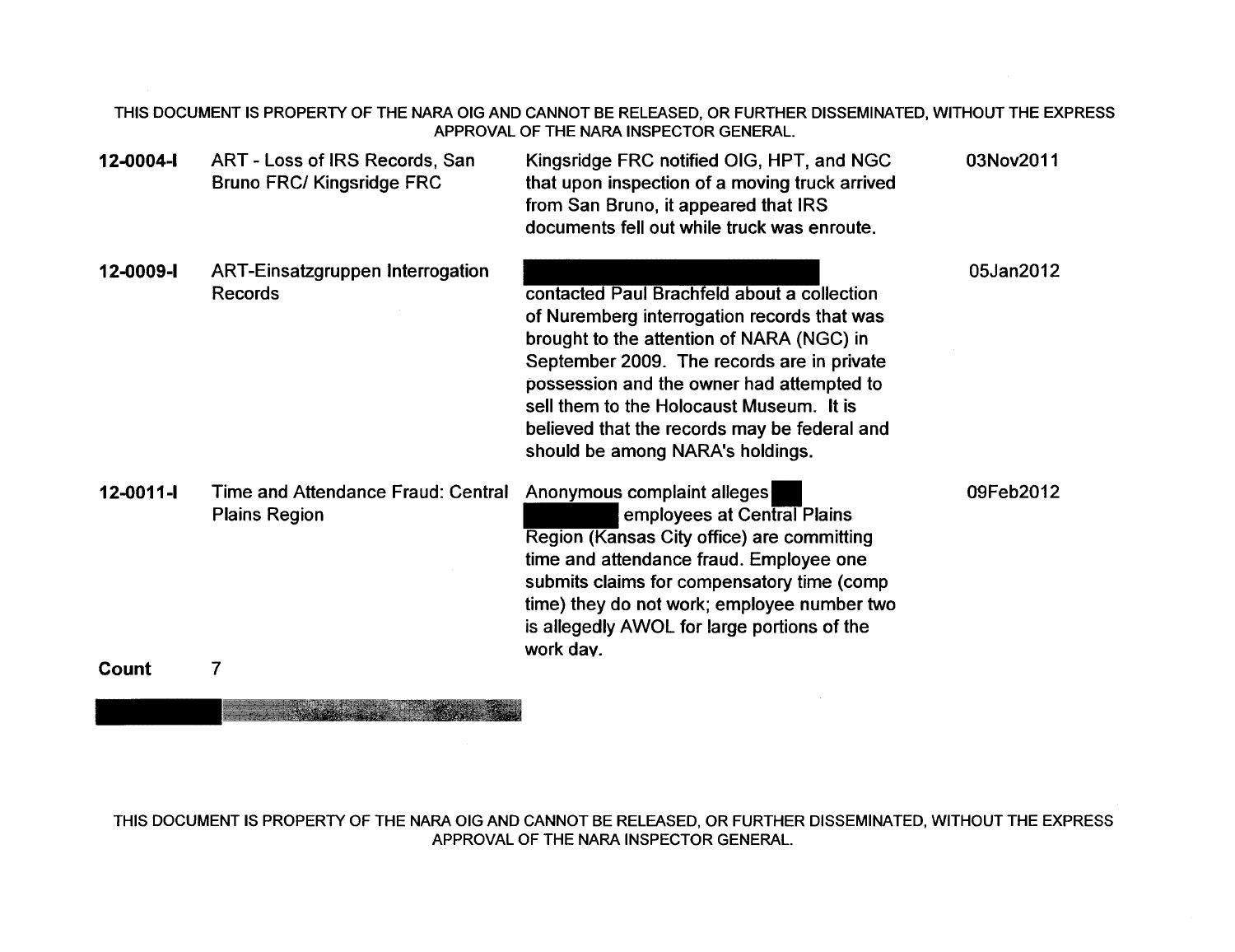| 11-0009-I | Stolen Valor-                    | On January 14, 2011<br>contacted<br>about two<br>believed had been stolen by<br>awards that<br>employment with<br>during<br><b>NARA</b><br>forwarded the email to NARA<br>OIG OI on January 18, 2011.                                                                                                                                                                                                                                                                                                                                  | 31Mar2011 |
|-----------|----------------------------------|----------------------------------------------------------------------------------------------------------------------------------------------------------------------------------------------------------------------------------------------------------------------------------------------------------------------------------------------------------------------------------------------------------------------------------------------------------------------------------------------------------------------------------------|-----------|
| Count     | 1                                |                                                                                                                                                                                                                                                                                                                                                                                                                                                                                                                                        |           |
|           |                                  |                                                                                                                                                                                                                                                                                                                                                                                                                                                                                                                                        |           |
| 12-0005-I | <b>Truman Admission Cashier-</b> | On October 25, 2011 OI was made aware of<br>potential ongoing theft from the Truman<br>Library by<br>The problem was brought to the<br>attention of management on October 24,<br>2011 when two visitors tried to re-enter the<br>library with the tickets that they purchase the<br>previous day. The visitors were told that even<br>though they were issued childrens tickets,<br>they would be able to re-enter without any<br>issues. When the visitors returned on<br>October 24, 2011 they notified Visitor<br>Services Manager. | 07Nov2011 |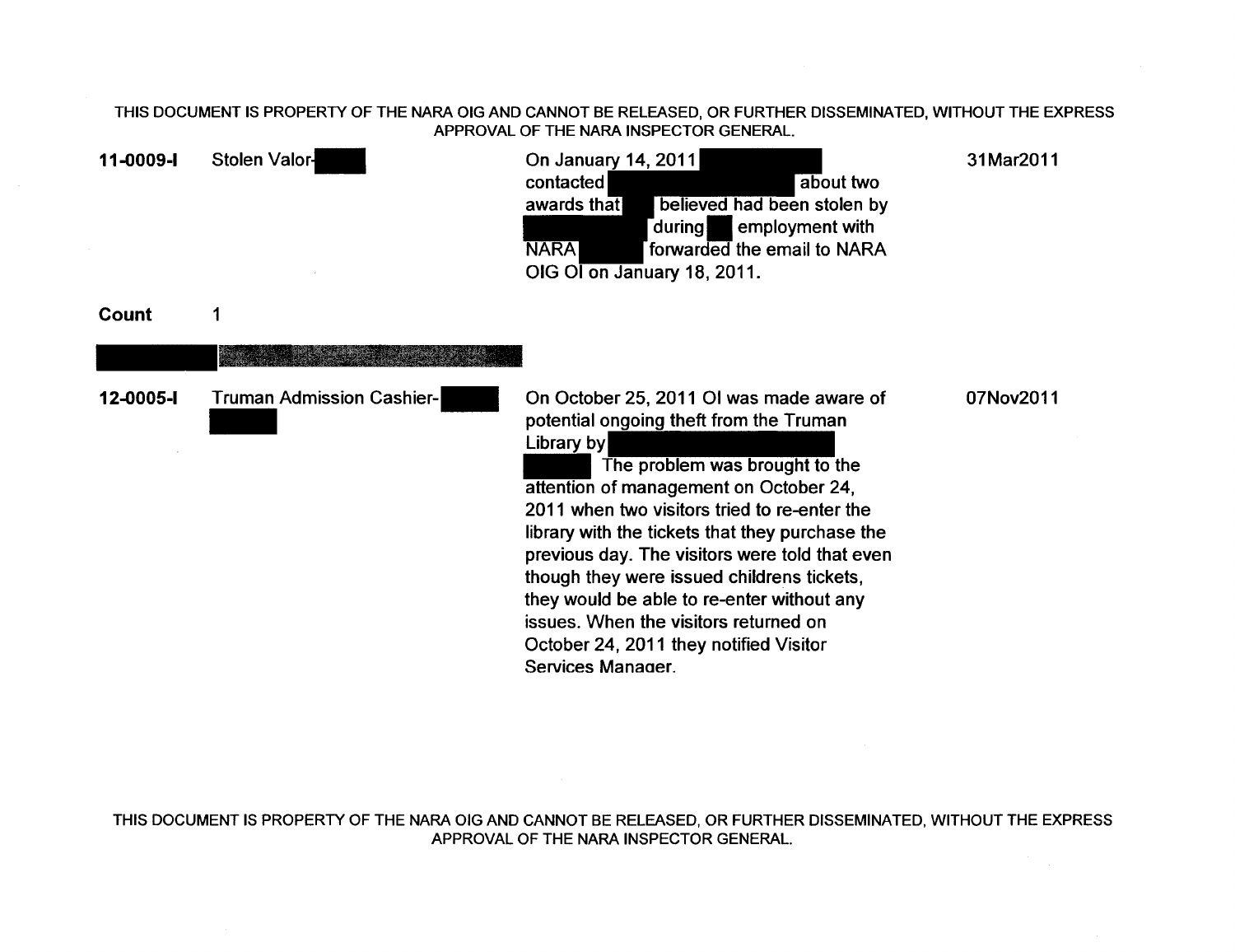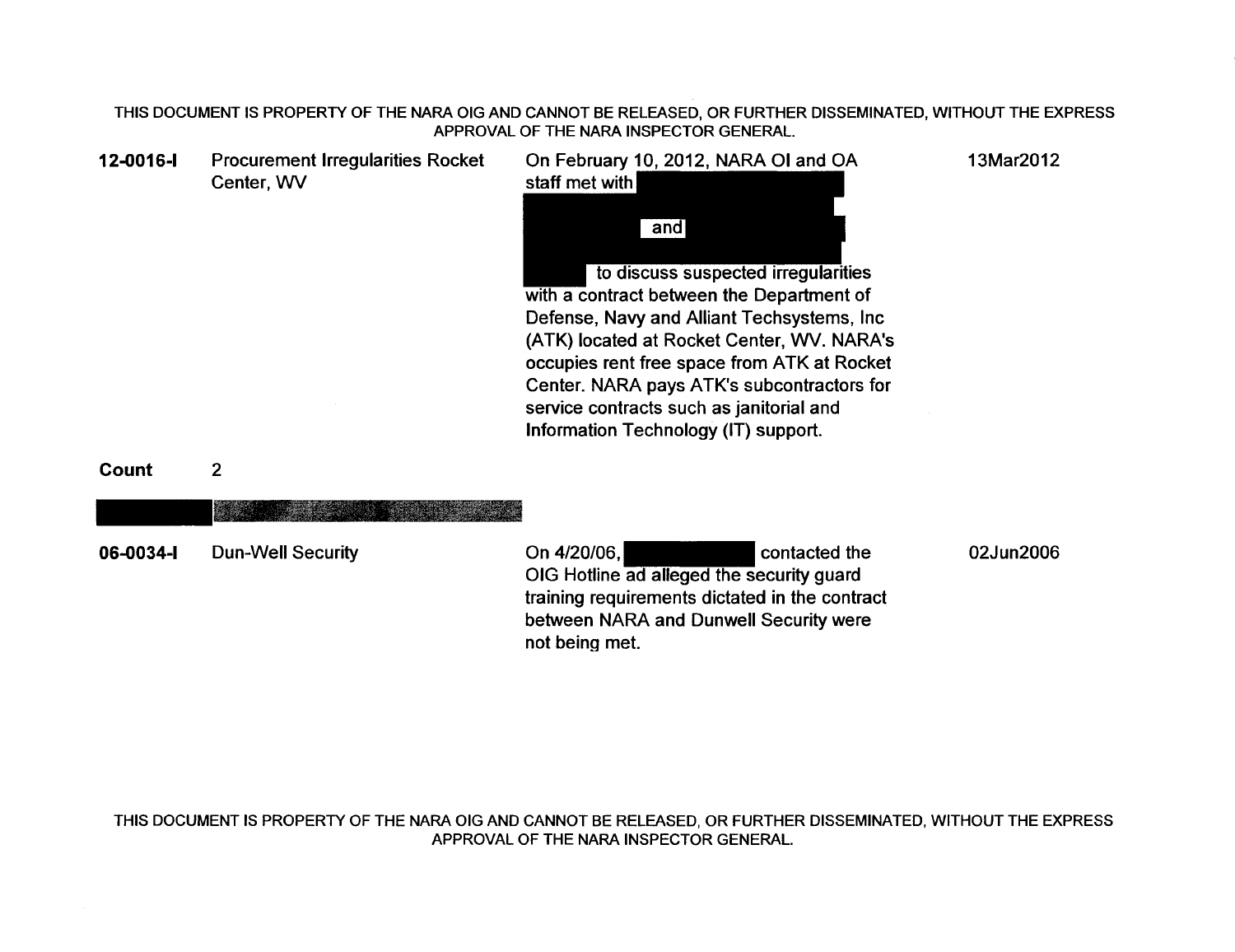

APPROVAL OF THE NARA INSPECTOR GENERAL.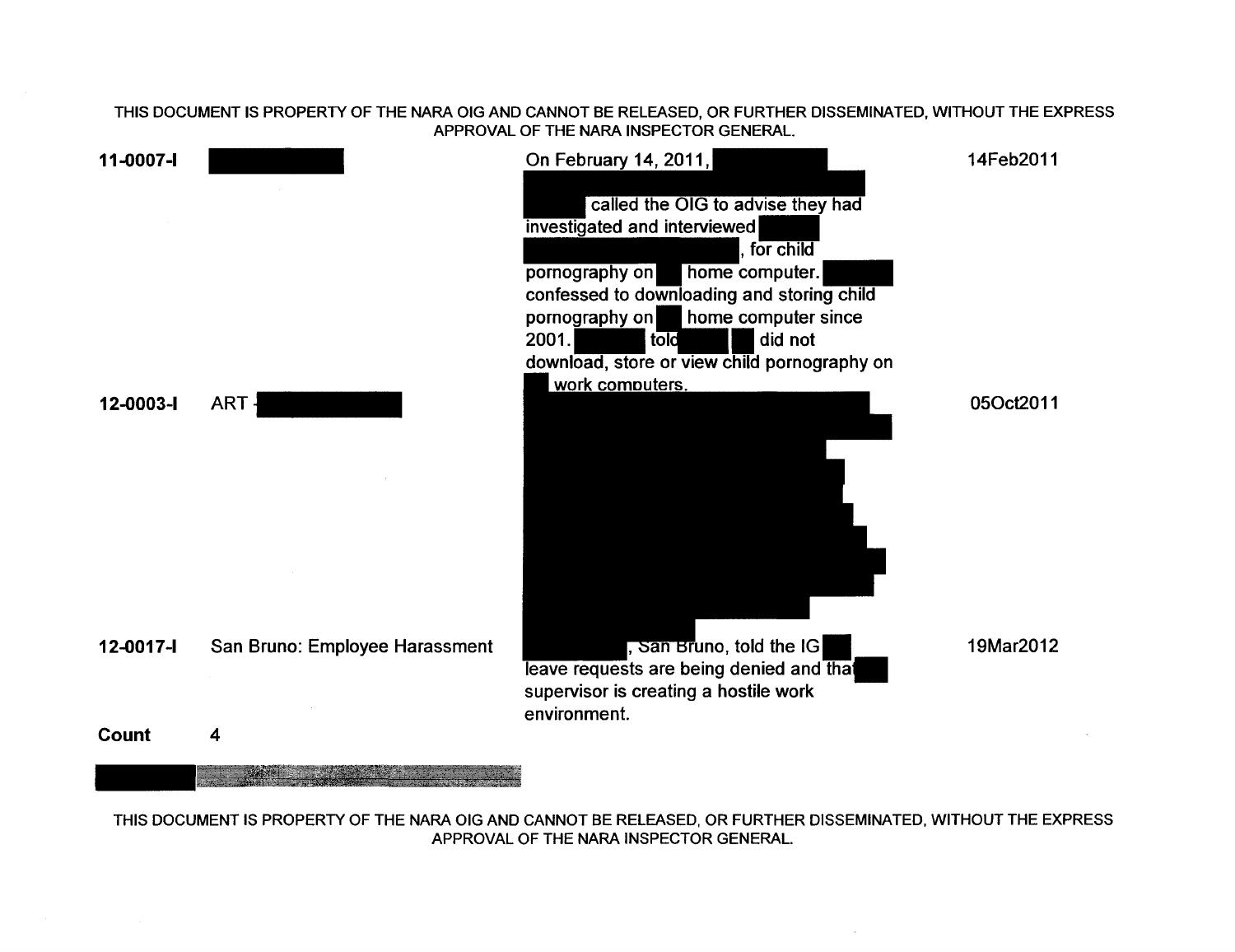| 07-0004-1 |                                                                | et. al. | While reviewing documents pertaining to OIG<br>CASE No. 06-015-I, the OIG determined that<br>received several<br>shipments of NARA surplus equipment. The<br>OIG coordination with<br>determined that<br>has an open<br>investigation on<br>based on an<br>allegation that<br>inappropriately<br>receives computer equipment from federal<br>agencies and violates | 26Oct2006 |
|-----------|----------------------------------------------------------------|---------|--------------------------------------------------------------------------------------------------------------------------------------------------------------------------------------------------------------------------------------------------------------------------------------------------------------------------------------------------------------------|-----------|
| 12-0008-1 | <b>PROACTIVE - FY12 INFOSEC</b><br><b>Violations</b>           |         | Proactive Investigation to capture and<br>evaluate agency-wide reports of information<br>security violations.                                                                                                                                                                                                                                                      | 07Dec2011 |
| 12-0010-1 | <b>PROACTIVE - FY 12 Worker's</b><br><b>Compensation Fraud</b> |         | This proactive investigation was initiated<br>based on an OIG Office of Audit (OA) referral<br>pertaining to worker's compensation and<br>disability payments. Subsequent to the audit,<br><b>NARA Human Capitol staff provided</b><br>information to OI that indicated possible fraud<br>related to the claims.                                                   | 10Jan2012 |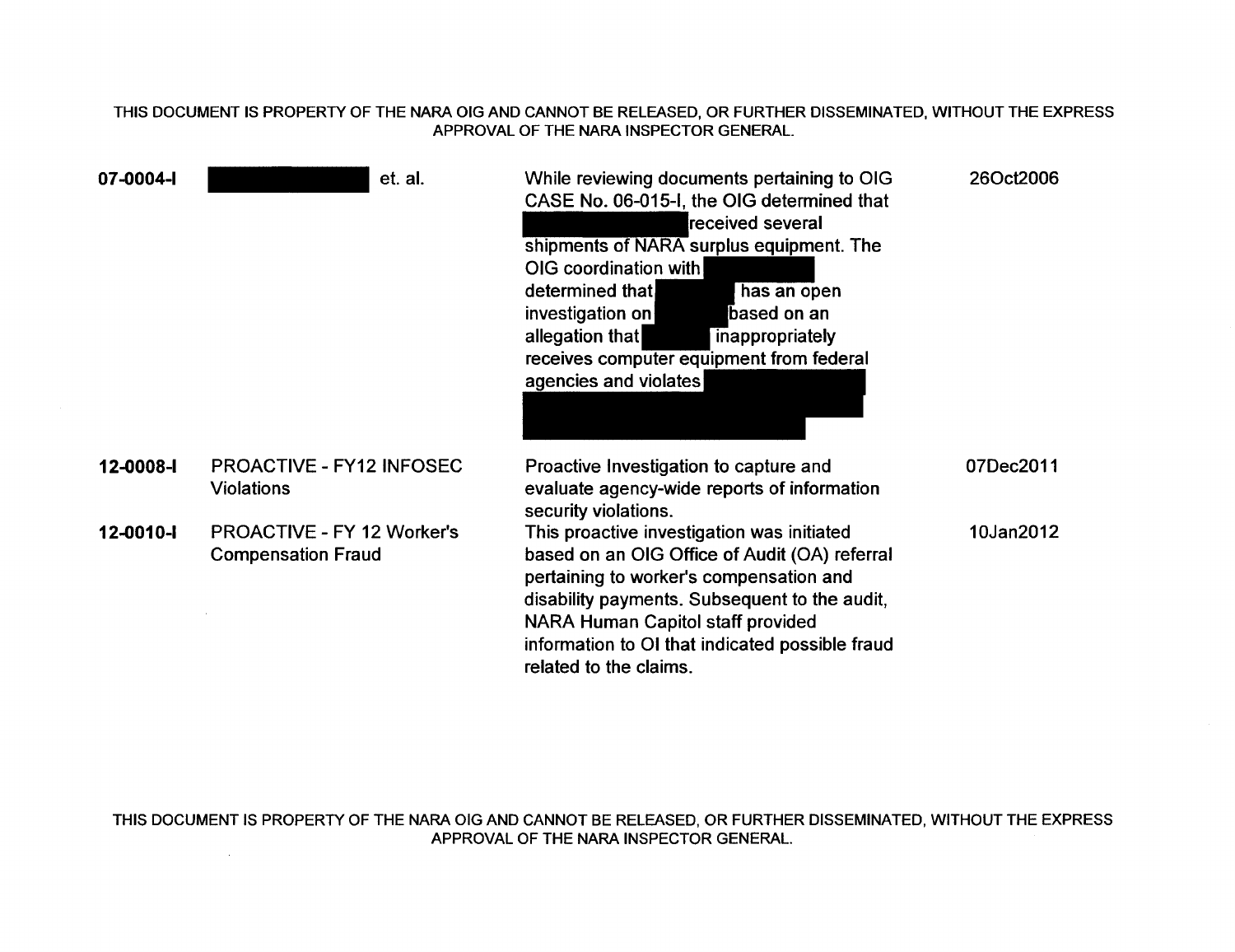| 12-0018-1 | <b>Prostitution-Inappropriate Contact</b>                           | the<br>While conducting investigation<br><b>National Archives and Records</b><br>Administration (NARA), Office of Inspector<br>General, Office of Investigations (OI)<br>discovered email communication that<br>suggested<br>was paying<br>to perform sexual acts during work hours at<br>NARA.                               | 05Apr2012 |
|-----------|---------------------------------------------------------------------|-------------------------------------------------------------------------------------------------------------------------------------------------------------------------------------------------------------------------------------------------------------------------------------------------------------------------------|-----------|
| Count     | 4                                                                   |                                                                                                                                                                                                                                                                                                                               |           |
|           |                                                                     |                                                                                                                                                                                                                                                                                                                               |           |
| 11-0006-l |                                                                     | employee wrote email to OIG<br>counsel and cc'd<br>treatment at the hands<br>complaining about<br>of OIG. Email included threats of litigation<br>and veiled threats of violence to include<br>references to the assassination attempt in<br>Tuscon AZ of a US Congresswoman.                                                 | 13Jan2011 |
| 11-0010-  | <b>Counterfeit Twenty Dollar Bill Passed</b><br>at Archives II Cafe | On April 25, 2011,<br><b>Amercian Security Programs, Contract</b><br><b>Security, National Archives and Records</b><br>Administration (NARA), came to the OIG to<br>report that a counterfeit \$20 was passed at<br>the Archives II, NARA, College Park, MD<br>cafeteria that day<br>provided an<br>incident report<br>wrote. | 04May2011 |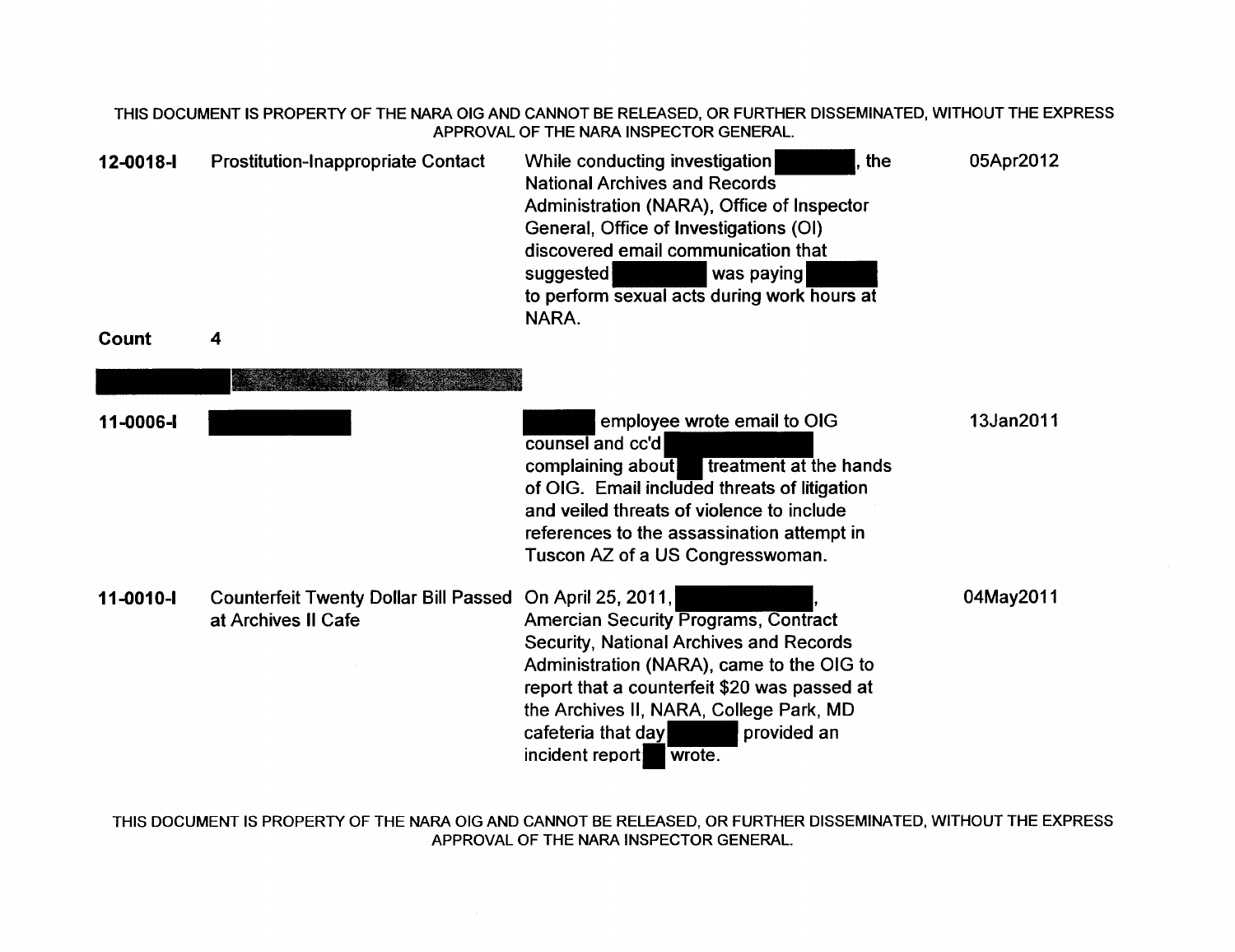| $11-0011-$ |               | Kansas City Records Center reported that<br>was assigned to the<br>employee<br>disposal crew, specifically palleting the<br>boxes. Another NARA staff found<br>looking through one of the boxes.<br>then<br>noticed it was a box wrapped with IRS tape,<br>which states the box was only to be opened<br>by IRS personnel.<br>said that<br>wanted to see what was in the box as it was<br>heavy. These were IRS criminal investigative<br>files. TIGTA agents have contacted the | 13May2011 |
|------------|---------------|----------------------------------------------------------------------------------------------------------------------------------------------------------------------------------------------------------------------------------------------------------------------------------------------------------------------------------------------------------------------------------------------------------------------------------------------------------------------------------|-----------|
| 12-0007-I  | Subcontractor | records center.<br>On September 30, 2011, the National<br><b>Archives and Records Administration</b><br>(NARA), Office of Inspector General (OIG),<br>Office of Audit (OA) issued Report No. 11-21,<br>Review of Costs for                                                                                                                                                                                                                                                       | 05Dec2011 |
|            |               | $\overline{.}$ The report<br>questioned the entire \$3,970,827.24<br>charged to NARA and paid to<br>The report<br>indicated that<br>costs were unsupported<br>because<br>failed to provide the OA with<br>adequate supporting documentation. As a<br>result, the NARA OIG, Office of Investigation<br>(OI) initiated an investigation to identify<br>evidence of fraud.                                                                                                          |           |

## Count 4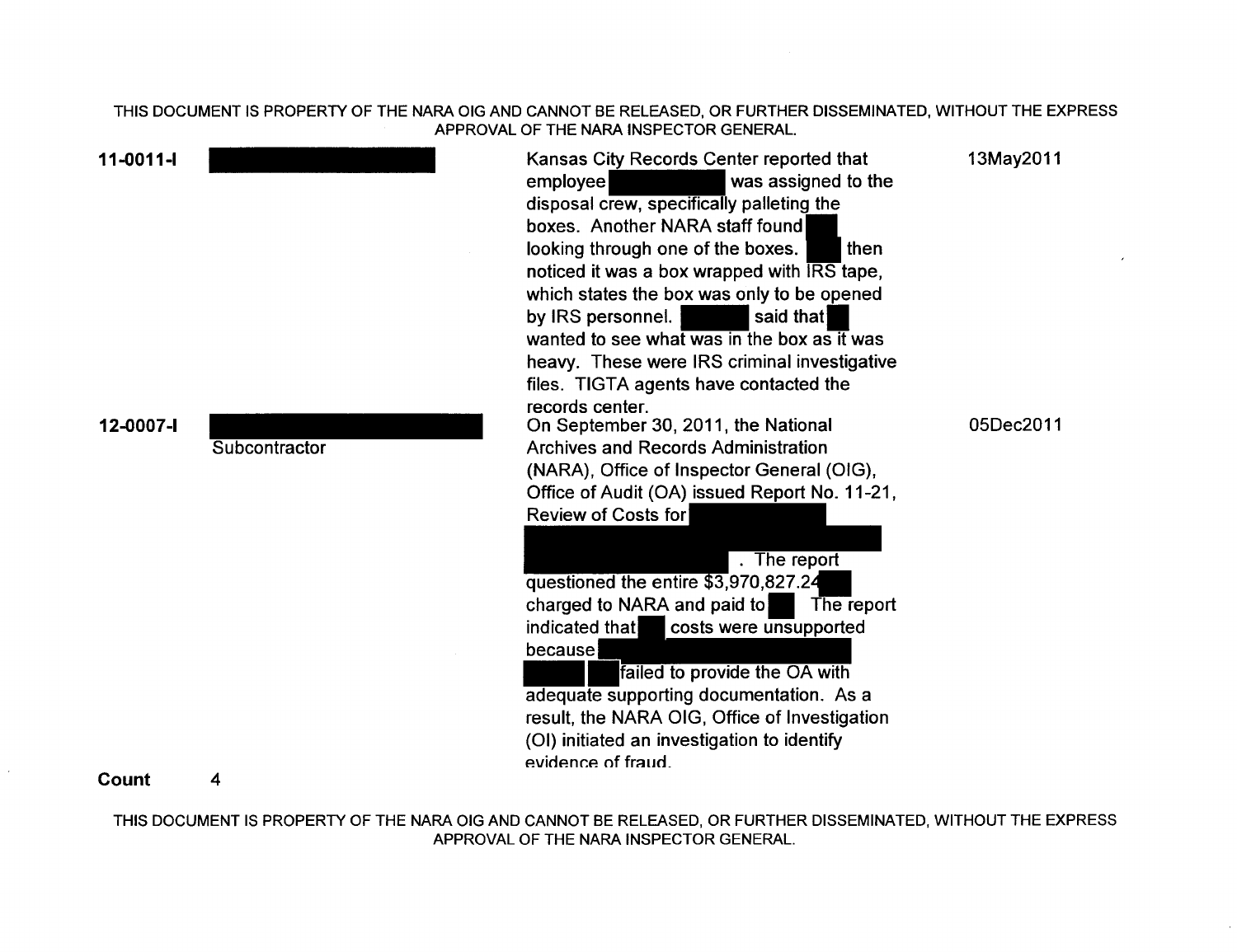**Count** 25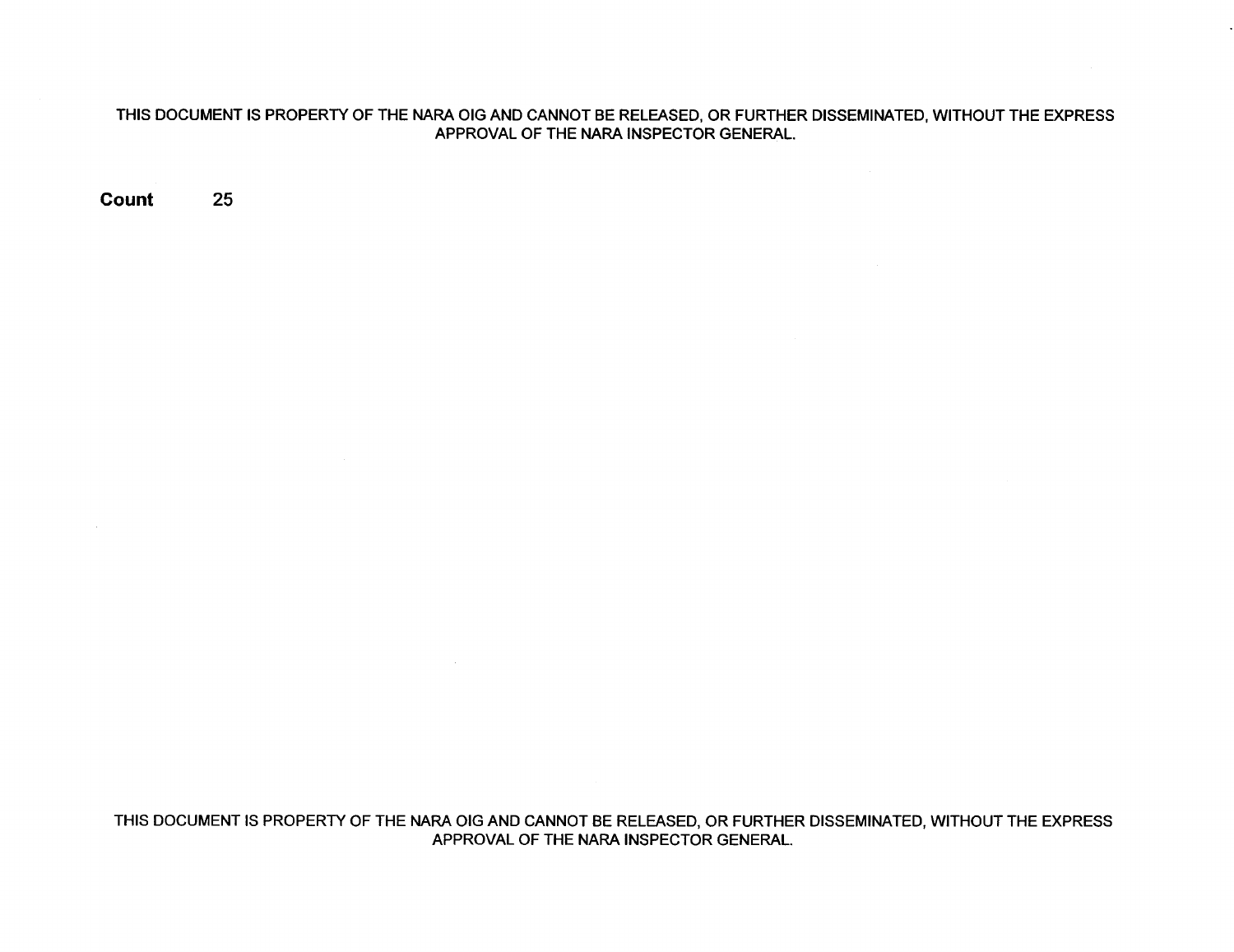**Status Status Date** 

Closed Final 30Nov2012

Closed Final 17May2012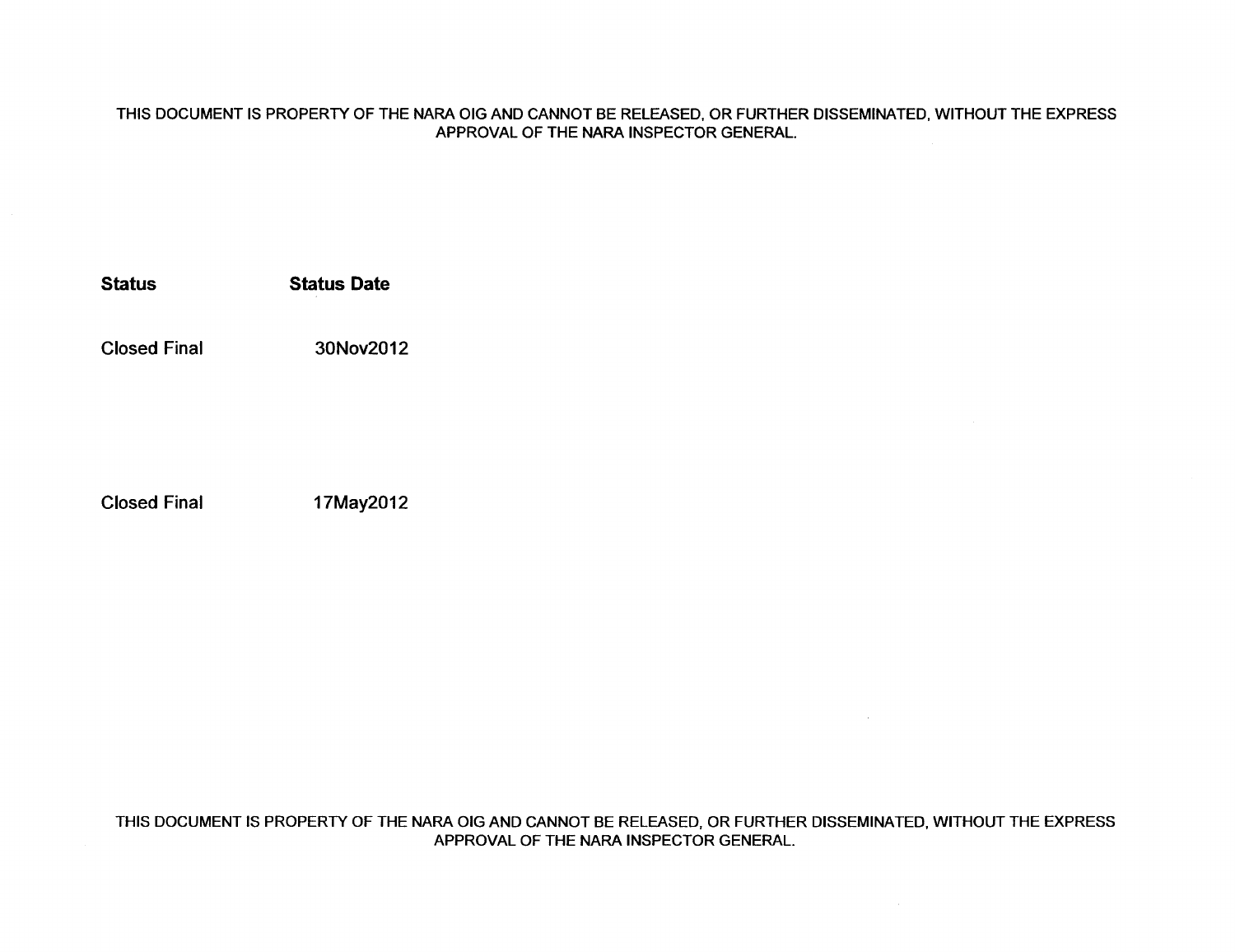$\sim 10^{-1}$ 

Closed Final 30Nov2012

Closed Final 24Feb2012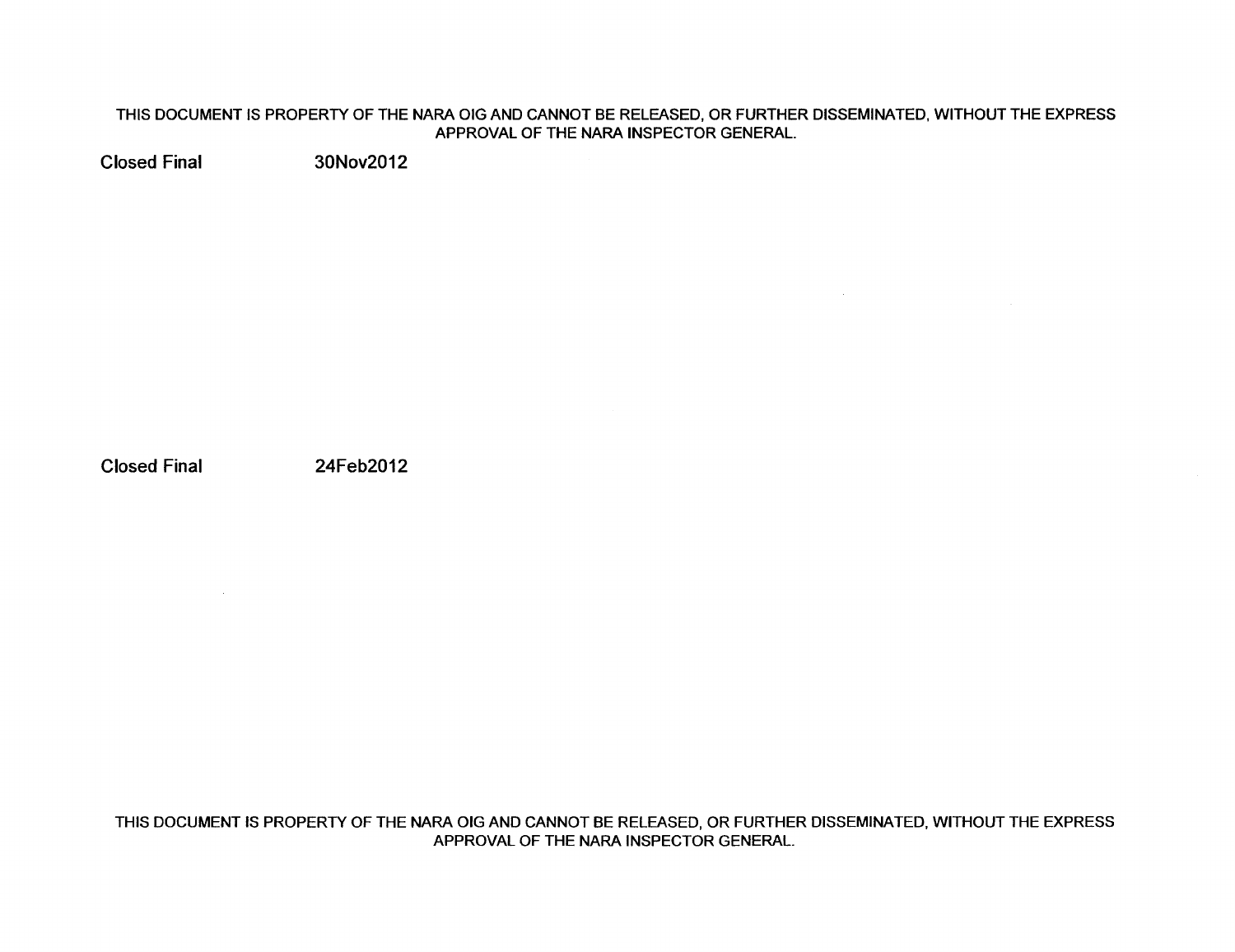Closed Final 03Feb2012

Closed Final 27Jan2012

Closed Final 260ct2012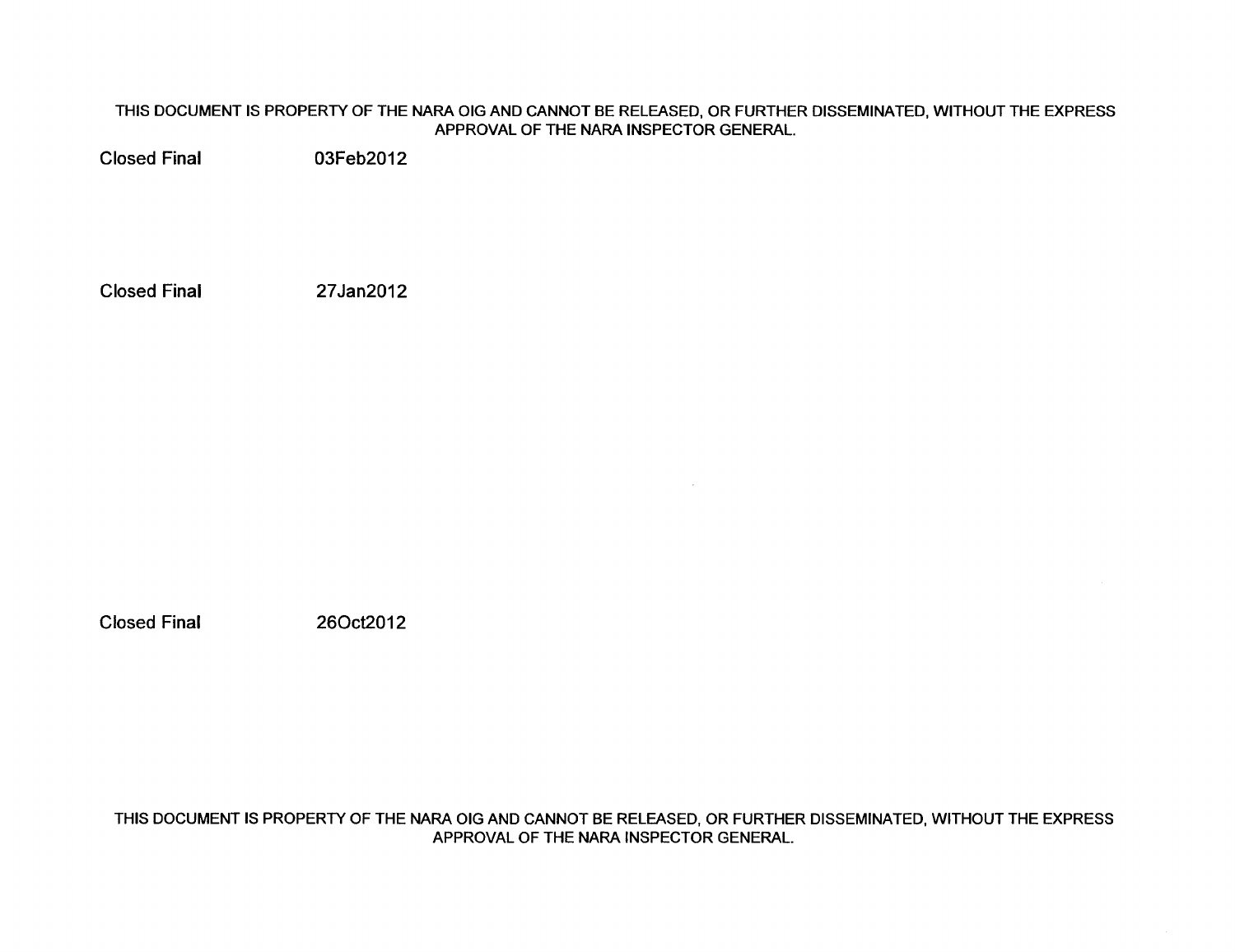Closed Final 09Aug2012

Closed Final 15Aug2012

Closed Final 17Dec2012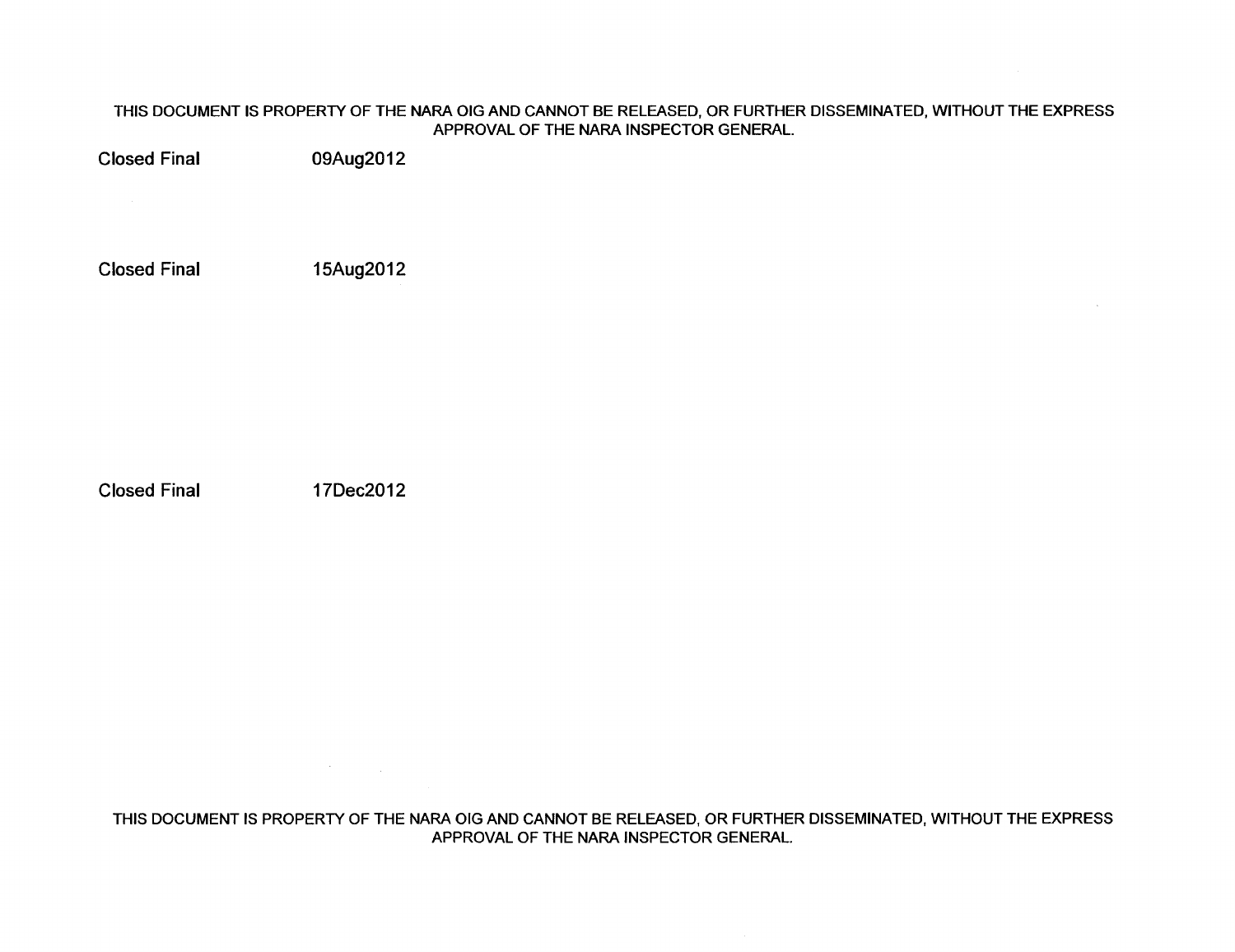Closed Final 14Nov2012

Closed Final 030ct2012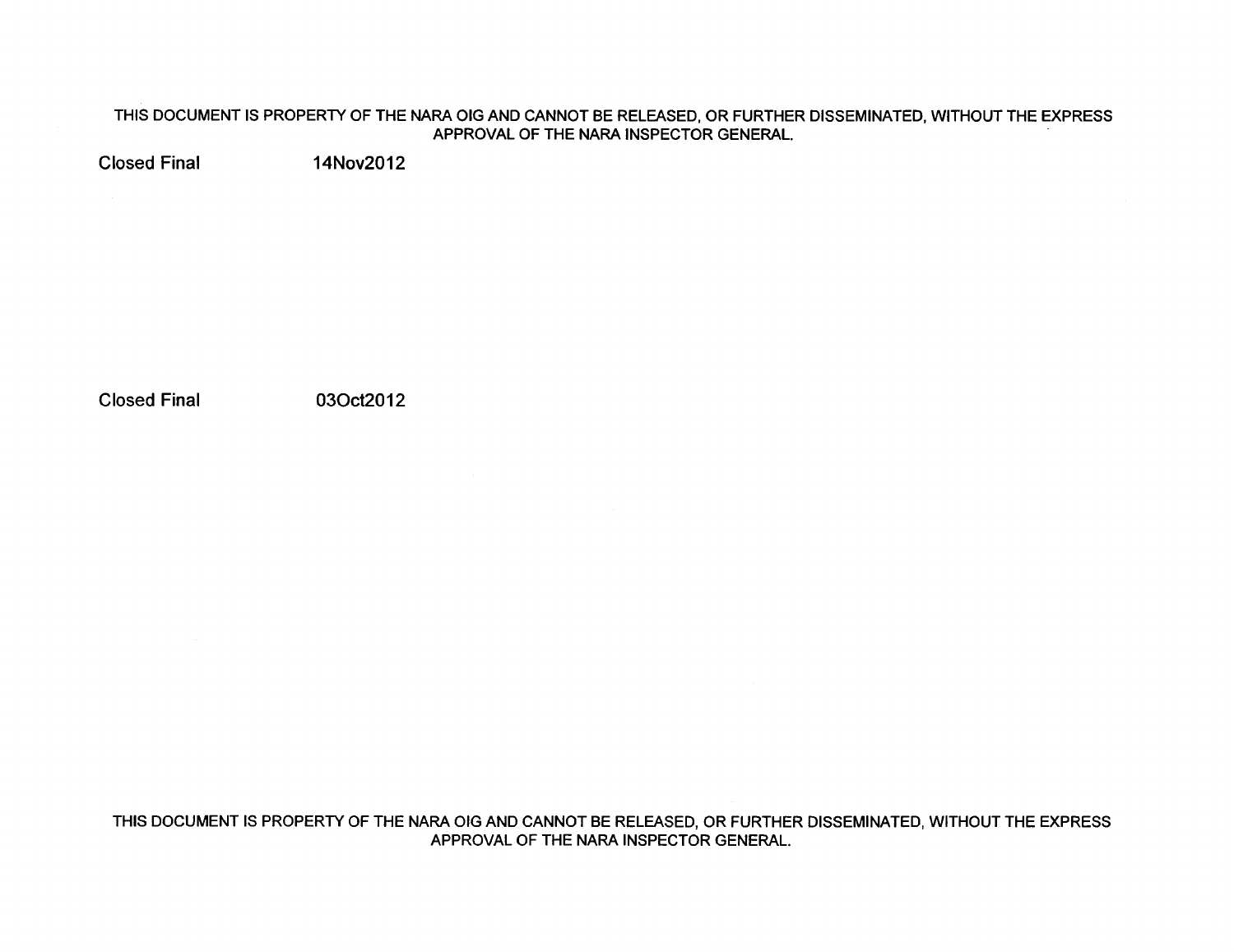$\sim 10^{11}$ 

Closed Final 120ct2012

Closed Final 06Feb2012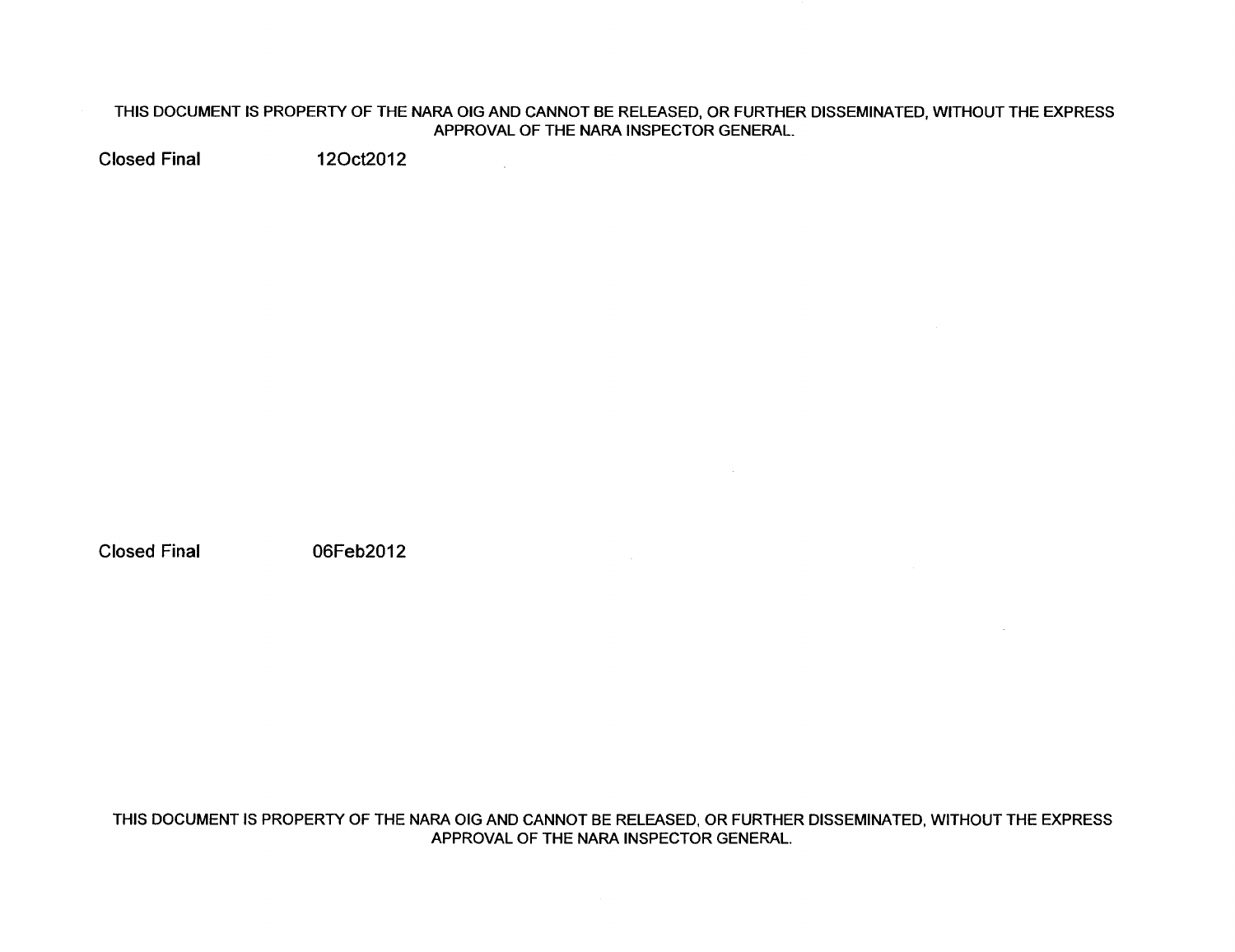Closed Final 07Jun2012

 $\sim 10^{-10}$  km  $^{-1}$ 

Closed Final 19Jun2012

Closed Final 26Jun2012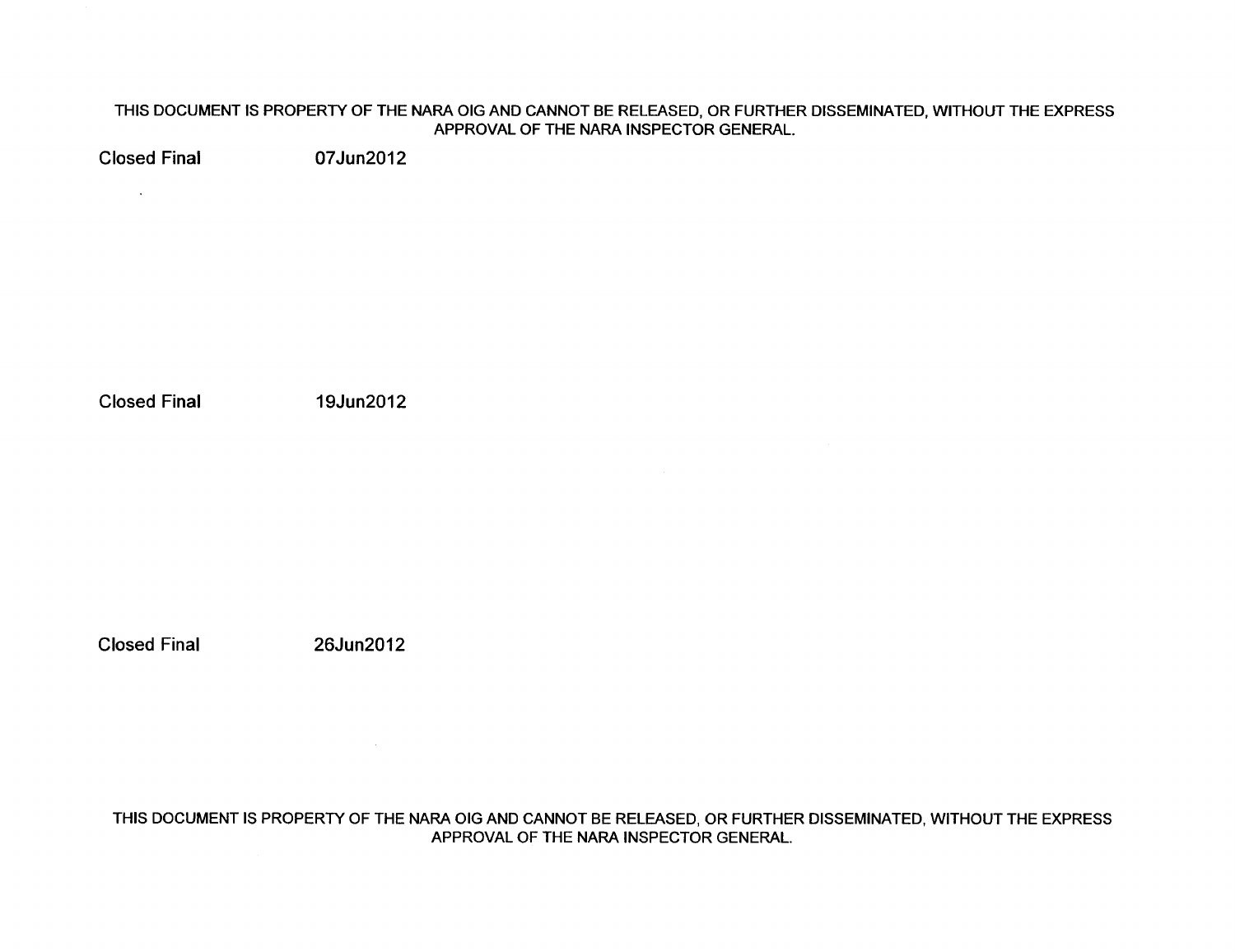Closed Final 04Jun2012

Closed Final 12Dec2012

Closed Final 27Nov2012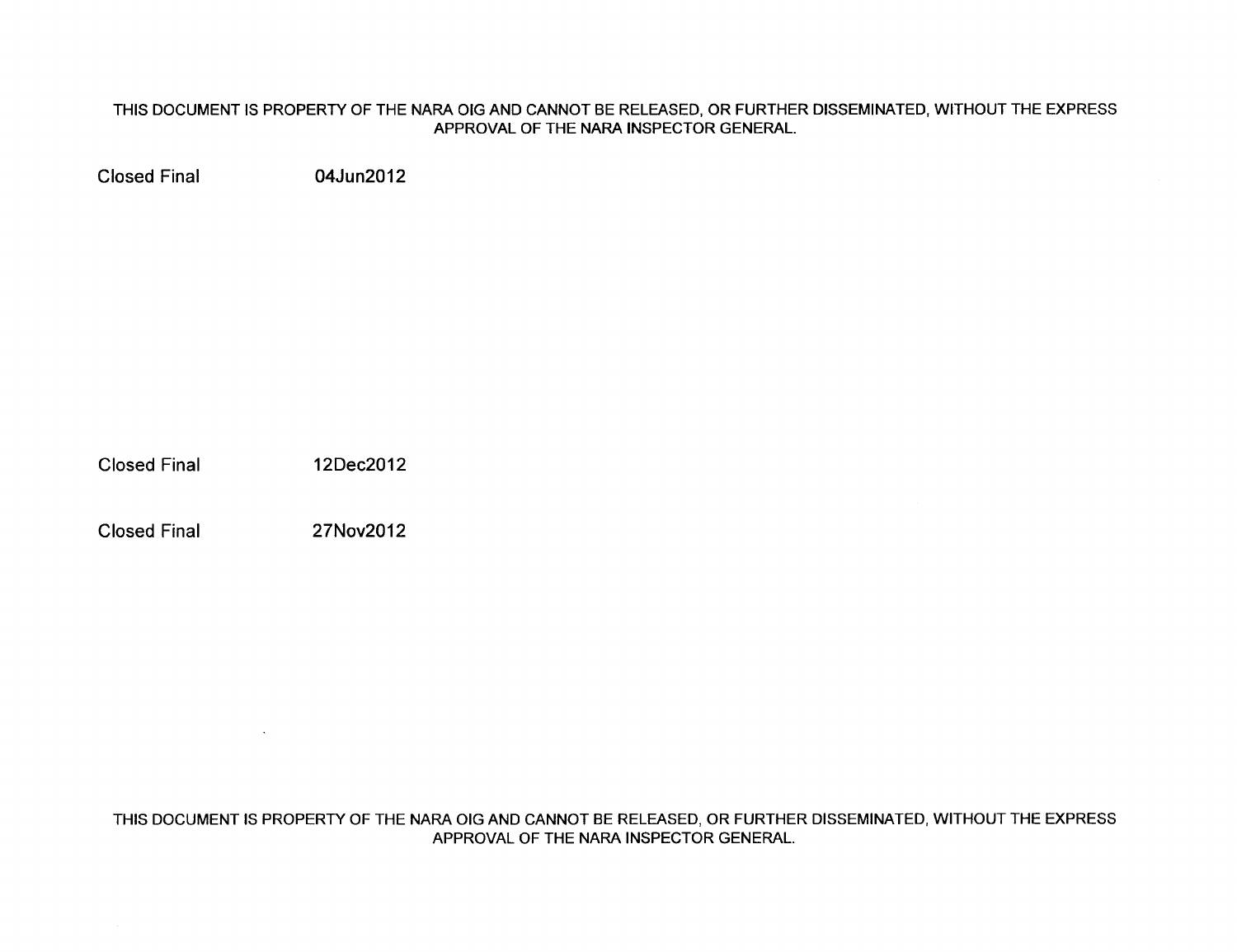Closed Final 310ct2012

Closed Final 01Aug2012

Closed Final 27Jan2012